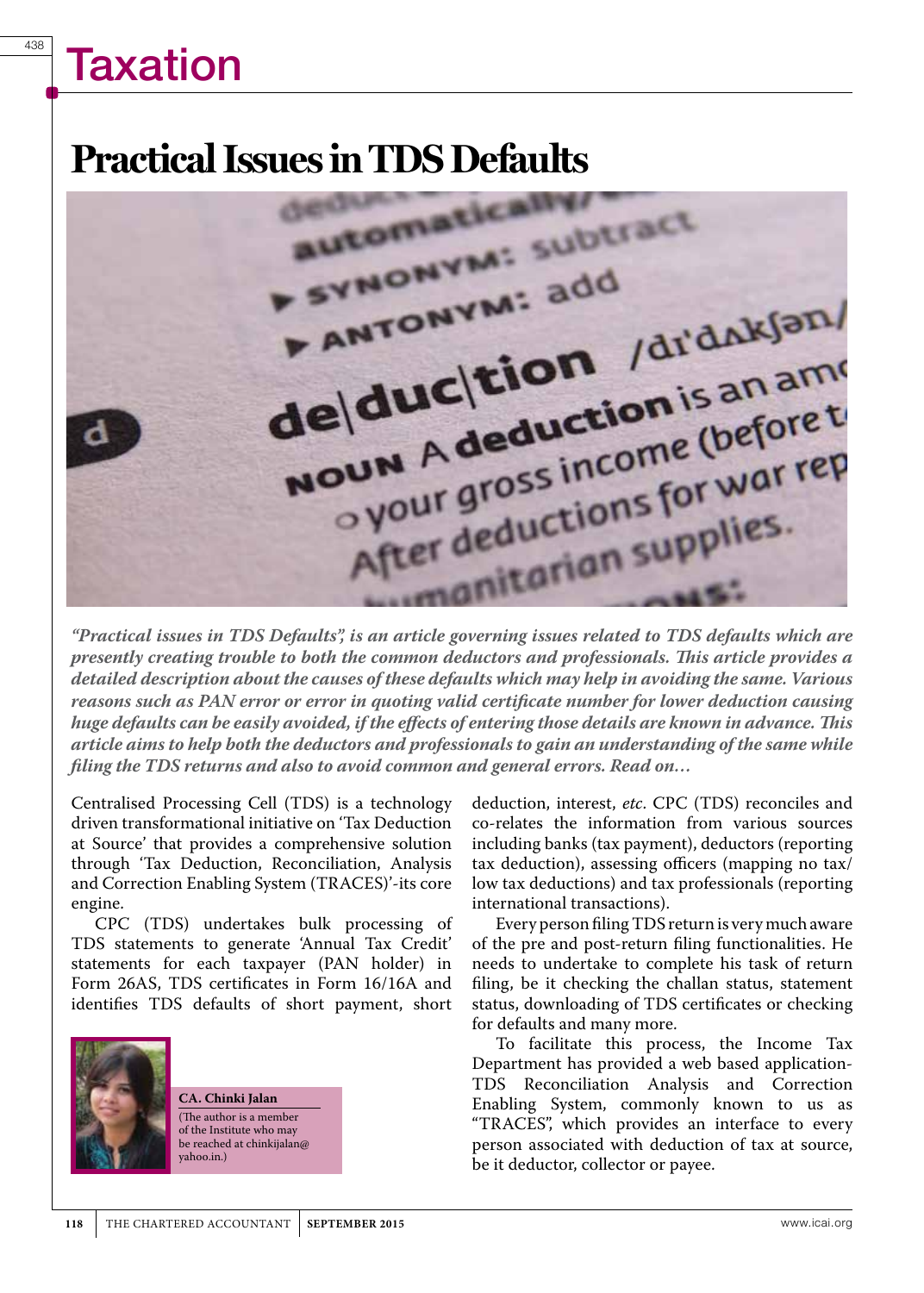439

Growing TDS default notices have come out to be a source of plight for deductors and even professionals. Understanding the main reasons behind such default notices may help in minimising instances of these defaults and also reduce the chance of errors. The causes of these defaults have been explained in the details below:

**1. PAN Error:** The most commonly found error in maximum TDS defaults is that of INVALID PAN. For a better understanding of this, let us have a reading of Section 206AA of the Income -tax Act,1961:

*206AA. Requirement to Furnish Permanent Account Number-(1)* anything contained in any other provisions of this Act, any person entitled to receive any sum

#### **A Sample TDS Default Notice:**

#### Default Summary for Q1 of FY 2012-13 for Form 26Q

88220.00

| <b>Statement</b>                                                                                                                                                                     | <b>Token Number</b> | <b>Order Passed Date</b> |
|--------------------------------------------------------------------------------------------------------------------------------------------------------------------------------------|---------------------|--------------------------|
| <b>Regular Statement</b>                                                                                                                                                             |                     |                          |
| <b>Latest Processed Correction Statements*</b>                                                                                                                                       |                     |                          |
| * Details of maximum 2 latest processed correction statement(s) will be displayed. For details<br>of other correction statement(s), if any, refer prior intimations sent by TDS CPC. |                     |                          |
|                                                                                                                                                                                      |                     |                          |

| <b>Default Summary Details</b> |  |
|--------------------------------|--|

**Count of Correction Statement(s)** 

| Sr.No.                  | <b>Type of Default</b>                                                            | <b>Default Amount</b><br>(R <sub>1</sub> ) | <b>Amount Reported</b><br>As 'Interest /<br><b>Others' Claimed In</b><br>the Statement<br>(Rs.) | Payable (Rs.) |
|-------------------------|-----------------------------------------------------------------------------------|--------------------------------------------|-------------------------------------------------------------------------------------------------|---------------|
| 1                       | <b>Short Payment</b>                                                              | 0.00                                       | 0.00                                                                                            | 0.00          |
| $\overline{\mathbf{z}}$ | <b>Short Deduction</b>                                                            | 19706.50                                   | 0.00                                                                                            | 19706.50      |
| 3                       | Interest on Payments Default u/s 201(1A)                                          |                                            |                                                                                                 |               |
| 3(a)                    | <b>Interest on Short Payment</b>                                                  | 0.00                                       | 0.00                                                                                            | 0.00          |
| 3(b)                    | <b>Interest on Late Payment</b>                                                   | 65289.00                                   | 0.00                                                                                            | 65289.00      |
| 3(c)                    | Additional Late Payment interest against the processing<br>of latest correction   | 0.00                                       | 0.00                                                                                            | 0.00          |
| 4                       | Interest on Deduction Default u/s 201(1A)                                         |                                            |                                                                                                 |               |
| 4(a)                    | <b>Interest on Short Deduction</b>                                                | 3225.00                                    | 0.00                                                                                            | 3225.00       |
| 4(b)                    | <b>Interest on Late Deduction</b>                                                 | 0.00                                       | 0.00                                                                                            | 0.00          |
| 4(c)                    | Additional Late Deduction interest against the processing<br>of latest correction | 0.00                                       | 0.00                                                                                            | 0.00          |
| 5                       | Late Filing Fee u/s 234E                                                          |                                            |                                                                                                 |               |
| 5(a)                    | Late Filing Levy                                                                  | 0.00                                       | 0.00                                                                                            | 0.00          |
| 5(b)                    | Additional Late Filling levy against the processing of latest<br>correction       | 0.00                                       | 0.00                                                                                            | 0.00          |
| 6                       | Interest u/s 220(2)                                                               | 0.00                                       | 0.00                                                                                            | 0.00          |
|                         | <b>Total Payable (Rs.)</b>                                                        |                                            |                                                                                                 | 88220.50      |
|                         | Net Payable (Rounded-Off) (Rs.)                                                   |                                            |                                                                                                 | 88220.00      |

 $(Rs.)$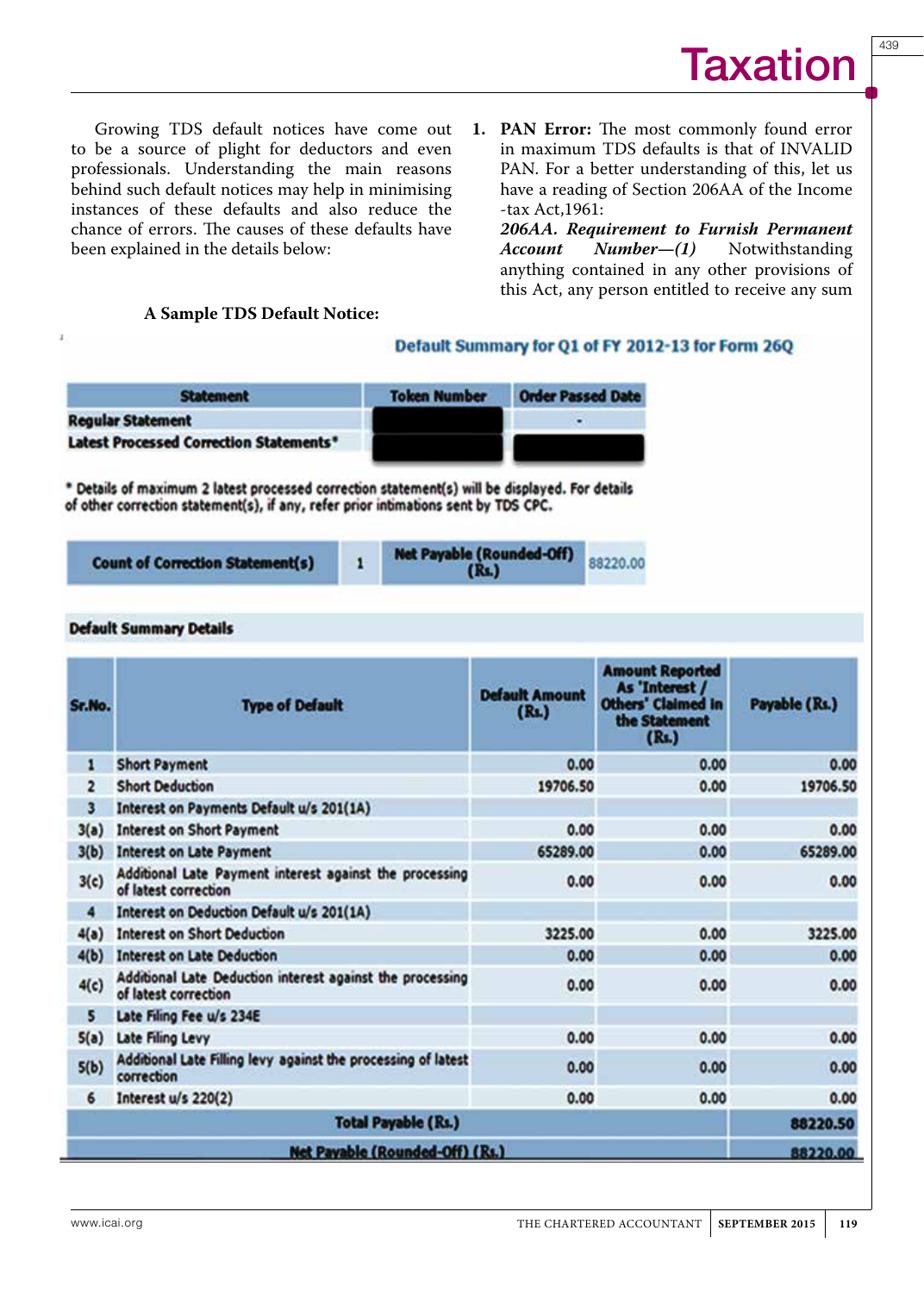## **Taxation**

or income or amount, on which tax is deductible under Chapter XVIIB (hereafter referred to as deductee) shall furnish his Permanent Account Number to the person responsible for deducting such tax (hereafter referred to as deductor), failing which tax shall be deducted at the higher of the following rates, namely:—

- (i) at the rate specified in the relevant provision of this Act; or
- (ii) at the rate or rates in force; or
- (iii) at the rate of twenty per cent.
- Further, Clause (6) of the same Section says that:
- *(6) Where the Permanent Account Number provided to the deductor is invalid or does not belong to the deductee, it shall be deemed that the deductee has not furnished his Permanent Account Number to the deductor and the provisions of sub-Section (1) shall apply accordingly.*

A clear reading of the above explains that in cases where PAN is not quoted or incorrect PAN is quoted, the deductor is supposed to deduct tax @20%. A detailed reading of Clause (6) makes it clear that the deductor will be liable for shortdeduction if 20% tax is not deducted in cases of 'invalid PAN' which often gets overlooked.

Also, filing revised return for the same, owing to the above provision, if an invalid PAN is replaced with a valid one or a valid PAN (not belonging to the deductee) is replaced with the actual PAN of the deductee, still the default remains as 20%

only since it is deemed that deductee had not furnished his Permanent Account Number to the deductor while receiving the payment.

As per the explanation provided by the Service Desk of TDS-CPC, *"The provisions of Section 206AA apply at the time of tax deduction, which happens prior to the filing of statement. Thus, the deductor is expected to have a valid PAN at the time of deduction. Only a typographical error is expected at the time of filing the TDS statement. The demand in the hands of the deductors is being rectified in cases where the difference between the 'invalid PAN' and the 'valid PAN' is not more than 2 characters. This is being done in order to take care of the genuine typographical errors in data entry. The rectification of demand in other cases is not done if the mismatch is more than two alpha characters & two numerics. Therefore, out of 10 characters in case of structurally valid PAN, 4 characters are being considered for rectification of demand."*

Example: Say, ABCPJ1234L (Invalid PAN) to be replaced by ABDPM1245L (Valid PAN), this will be allowed.

But, if ABCPJ1234L (Invalid PAN) to be replaced by ABKPS1289O (Valid PAN), this will not be allowed.

To avoid this, the deductor should first verify the PAN online before filing the return which is available on tdscpc.gov.in.

| <b>TDS</b>                                                            | <b>TRACES</b><br>Centralised Processing Cell                                                             | TDS Reconciliation Analysis and Correction Enabling System                                                                                         |                |                                             | nnen al Inda<br><b>Cas Department</b>         |  |
|-----------------------------------------------------------------------|----------------------------------------------------------------------------------------------------------|----------------------------------------------------------------------------------------------------------------------------------------------------|----------------|---------------------------------------------|-----------------------------------------------|--|
| Dashboard                                                             | Statements / Payments                                                                                    | <b>Defaults</b>                                                                                                                                    | Communications | <b>Downloads</b>                            | Profile<br>Help                               |  |
| Welcome                                                               | <b>Statement Status</b><br><b>Challan Status</b>                                                         |                                                                                                                                                    |                |                                             | Login Date: 09-Apr-2015, 04:59 PM             |  |
| <b>Quick Links</b>                                                    | Challan Status for Statement                                                                             |                                                                                                                                                    |                |                                             | <b>Customer Care</b>                          |  |
| Challan Status<br>Request for Justification<br><b>Report Download</b> | View TOS / TCS Credit<br><b>PAN Verification</b><br>Request for Conso File<br>197 Certificate Validation | application that will help you to manage your TDS / TCS account.<br>s available through TRACES are listed below.<br>inting summary of your account |                | Tall-Free:<br>1800 103 0344<br>0120 4814600 |                                               |  |
| Request for Conso File<br>Download Form 16                            | Request for Refund<br>Declaration for Non - Filing of<br>Statements                                      | ы<br>tatus and challan consumption details                                                                                                         |                |                                             | M<br>contactus@tdscpc.gov.in                  |  |
| <b>Requested Downloads</b>                                            |                                                                                                          | * View TDS-TCS Credit for a PAN and verify PAN of Tax Payer                                                                                        |                |                                             | <b>User Login Details</b>                     |  |
| PAN Verification<br>Inbox <b>Company</b>                              | <b>* Downloads</b>                                                                                       | <b>* Counicad requested files</b><br># Donnload Form 16 / 16A                                                                                      |                |                                             | TAN / PAN SHLA00438E<br>IP: 59.93.190.186     |  |
|                                                                       | a Profile                                                                                                | # Update Communication Details                                                                                                                     |                |                                             | Last logged in on:<br>09-Apr-2015 at 11:44 AM |  |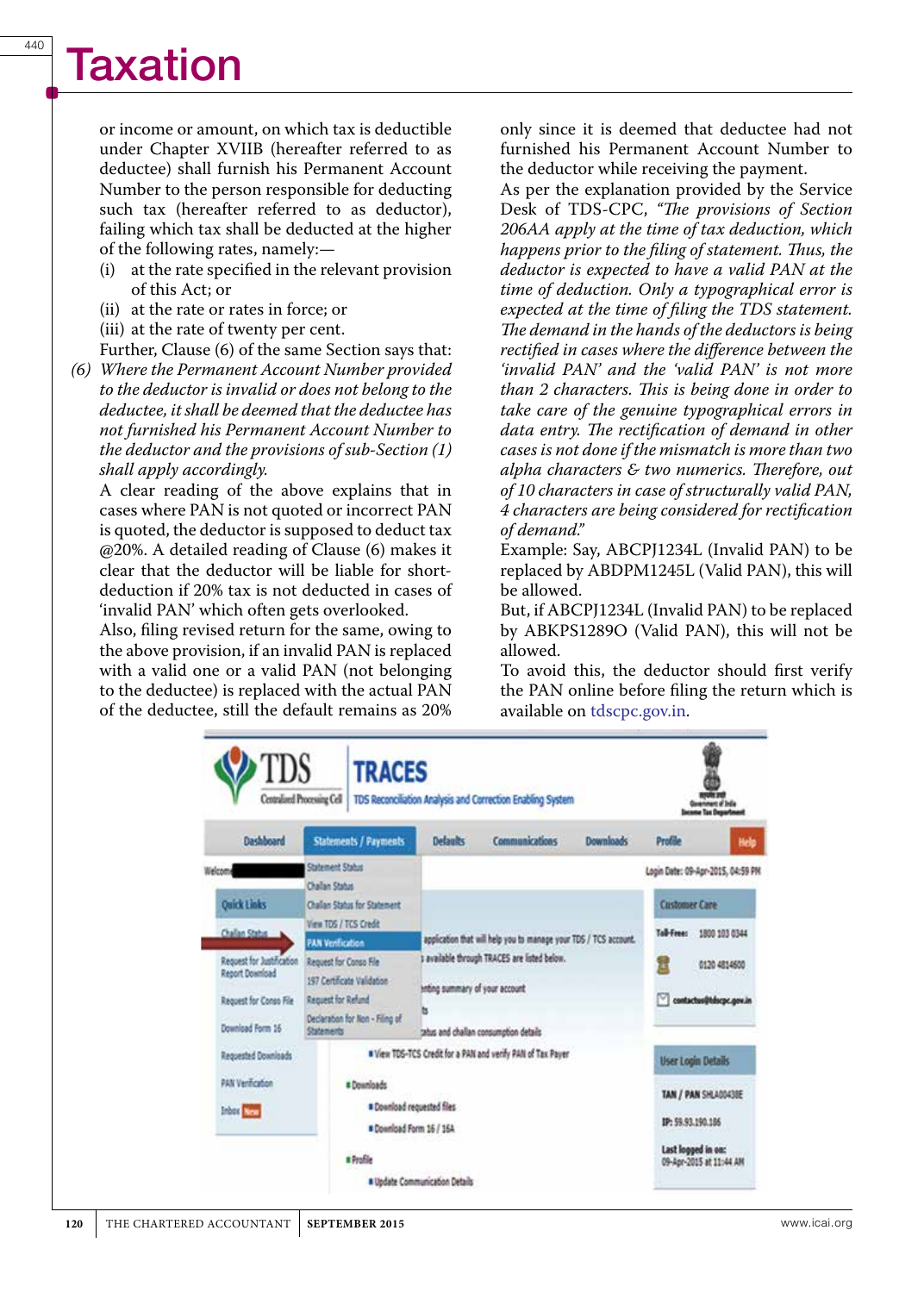441

A detailed reading of Clause (6) makes it clear that the deductor will be liable for short-deduction if 20% tax is not deducted in cases of 'invalid PAN' which often gets overlooked.

- **2. Short Payment:** The default for short payment/ short deposit arises in the following case(s):
	- when the amount of TDS deposited is less than the amount of TDS deducted,
	- when the tax in respect of deductees of higher amount is mapped against a Challan of lesser amount,
	- when there is an error in entering Challan details or due to some reasons, the Challan does not match with details in OLTAS.
- **3. Interest On Short Payment:** Interest on short payment is calculated under Section 201(1A) @ 1.5% for every month or the part of a month for the amount of short-payment from the date on which such tax was deducted till the "Order Pass Date" mentioned in the default notice.

#### **Penalty for Failure to Deduct Tax at Source**

As per Section 271C, if any person fails to deduct the whole or any part of the tax as required by or under the provisions of Chapter XVII-B then, such person shall be liable to pay, by way of penalty, a sum equal to the amount of tax which such person failed to deduct or pay as aforesaid. This penalty is imposable by the Joint Commissioner.

#### **Prosecution for Failure to Deduct/Deposit Tax at Source**

As per Section 276B, if any person fails to deduct the whole or any part of the tax as required by or under the provisions of Chapter XVII-B then, such person shall be punishable with rigorous imprisonment for a term which shall not be less than three months but which may extend to seven years and with fine. This penalty is imposable by the Joint Commissioner.

- **4. Short Deduction:** In simple terms, the default of short deduction occurs when the rate of tax actually deducted by the deductor is less than the rate mentioned in the Income-tax Act, 1961. This may occur due to the following reasons:
	- **PAN Error:** This has been extensively explained above.
- **Lower Deduction:** Say, in the case of Section 194C, for an individual/HUF, TDS to be deducted is 1% and for assessees other than an individual, the rate is 2%. However, if 1% is deducted for a company deductee, then the same will be generated as a short deduction default.
- **5. Interest on Short Deduction:** Interest on short deduction is calculated under Section 201(1A) @ 1% for every month or the part of a month for the amount of short deduction from the date of payment/credit till the "Order Pass Date" mentioned in the default notice.
- **6. Interest on Late Payment:** This is a very common default which arises due to late deposit of tax deducted, i.e. depositing tax after the due date of deposit of tax. Interest for failure to deduct tax at source/delay in payment of TDS is applicable in such cases. As per Section 201, if any person who is liable to deduct tax at source does not deduct it, or after so deducting fails to pay the whole or any part of the tax to the credit of the Government, then, such person shall be liable to pay simple interest as given below:
	- Interest shall be levied at 1% for every month or part of a month on the amount of such tax from the date on which such tax was deductible to the date on which such tax was deducted. Say, tax was supposed to be deducted on 23<sup>rd</sup> March, but is deducted on 4th April; interest will be levied for 2 months @1%.
	- Interest shall be levied at 1.5% for every month or part of a month on the amount of such tax from the date on which such tax was deducted to the date on which such tax was actually remitted to the credit of the Government. In other words, interest will be levied at 1% for every month or part of a month for delay in deduction and at 1.5% for every month or part of a month for delay in remittance after deduction. Say, tax was deducted on 13<sup>th</sup> February; hence, it should have been paid by 7<sup>th</sup> March. But, if it is paid

Interest on short payment is calculated under Section 201(1A) @ 1.5% for every month or the part of a month for the amount of short-payment from the date on which such tax was deducted till the "Order Pass Date" mentioned in the default notice.

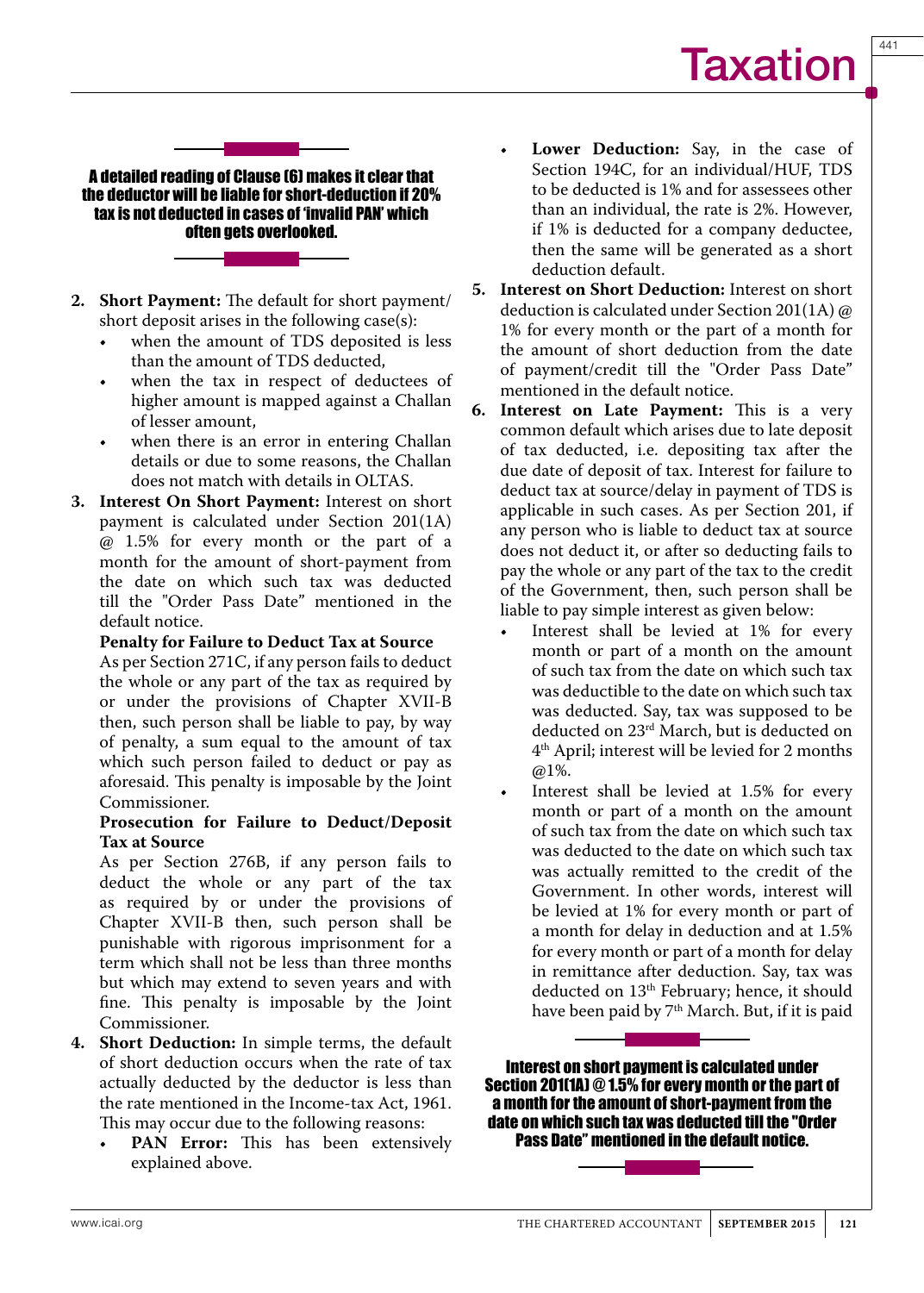# Taxation

#### As already mentioned, late filing levy under Section 234E of **R**200 per day is for delay in filing the quarterly TDS statement. It is limited to the amount of tax deposited as per the statement.

on 3rd of April, interest will be levied for 3 months @1.5%.

- **7**. Additional Interest against Processing of Latest Correction Statement: In the instances of filing correction statements with addition of Challans where tax has not been paid within due date and also interest has not been paid or paid less, this default is likely to arise. Say, we are filing a correction statement on 20th June, 2015 for Form 26Q4 for the financial year 2014-15, for adding a new deductee row to whom payment of professional fees is made on  $31$ <sup>st</sup> January, 2015 for ₹25,000/-. The TDS to be deposited in this case comes to  $\bar{\mathfrak{r}}2,500$ /which should have been deposited latest by 7<sup>th</sup> February 2015, but it gets missed due to some circumstances. Now, if TDS is being deposited in the month of June, interest @1.5% for 6 months (January-June) should be deposited and the same should be quoted in the correction statement. If the interest amount is not mentioned in the statement, this default is likely to crop up and the deductor may happily wait for another default notice from TRACES.
- **8. Late Filing Levy:** Levy for late filing of TDS Statement (Section 234E of the Income Tax Act, 1961):
	- Without prejudice to the provisions of the Act, where a person fails to deliver or cause to be delivered a statement within the time prescribed in sub-Section (3) of Section 200 or the *proviso* to sub-Section (3) of Section 206C, he shall be liable to pay, by way of fee, a sum of *two hundred rupees for every day* during which the failure continues.
	- The amount of fee referred to in sub-Section (1) *shall not exceed the amount of tax deductible* or collectible, as the case may be.
	- The amount of fee referred to in sub-Section (1) shall be paid before delivering or causing to be delivered a statement in accordance with sub-Section (3) of Section 200 or the *proviso* to sub-Section (3) of

Section 206C.

- The provisions of this Section shall apply to a statement referred to in sub-Section (3) of Section 200 or the *proviso* to sub-Section (3) of Section 206C which is to be delivered or caused to be delivered for tax deducted at source or tax collected at source, as the case may be, on or after the  $1<sup>st</sup>$  day of July, 2012.
- **9. Additional Late Filing Levy against Processing of Latest Correction Statement:** As already mentioned, late filing levy under Section 234E of  $\overline{\xi}$  200 per day is for delay in filing the quarterly TDS statement. It is limited to the amount of tax deposited as per the statement. Therefore, if Form 26Q4 for financial year 2014-15, containing only deductees with NIL tax deducted amount, say, the earlier provision of transporters where TDS need not be deducted on furnishing of PAN, is filed on 18<sup>th</sup> May 2015 (due date being 15th May 2015), no late filing fee will be levied. But later, if the same return is revised and a correction statement is filed for the same quarter inserting entries for interest on unsecured loan and TDS deducted thereon, late filing fee of ₹200\*3=₹600 (delay of three days) will be levied upon the deductor.
- **10. Invalid Certificate under Section 197:** For tax to be deducted at a lower rate, the deductee has to possess a certificate under Section 197 and the certificate number needs to be quoted in the quarterly statement. Due to incorrect certificate number provided by the deductee to the deductor, the statement often ends up carrying the same incorrect number. As a result, the deductor is served with a short deduction notice. With the facility provided by TRACES, one can go for validation of the certificate number and also check whether the same has been mapped with the deductor's TAN.
- **11. Interest Portion Not Allocated:** Often it is seen that even after separately and duly paying the interest amount in the TDS Challan, still the system does not take into consideration the amount of interest paid and raises a default for interest not paid. This happens when the interest portion is not shown in the interest to be allocated/apportioned column of the Challan sheet of the TDS statement. Say, if the deductor has deposited a Challan 281 with  $\bar{\mathfrak{r}}$ 2,000 under